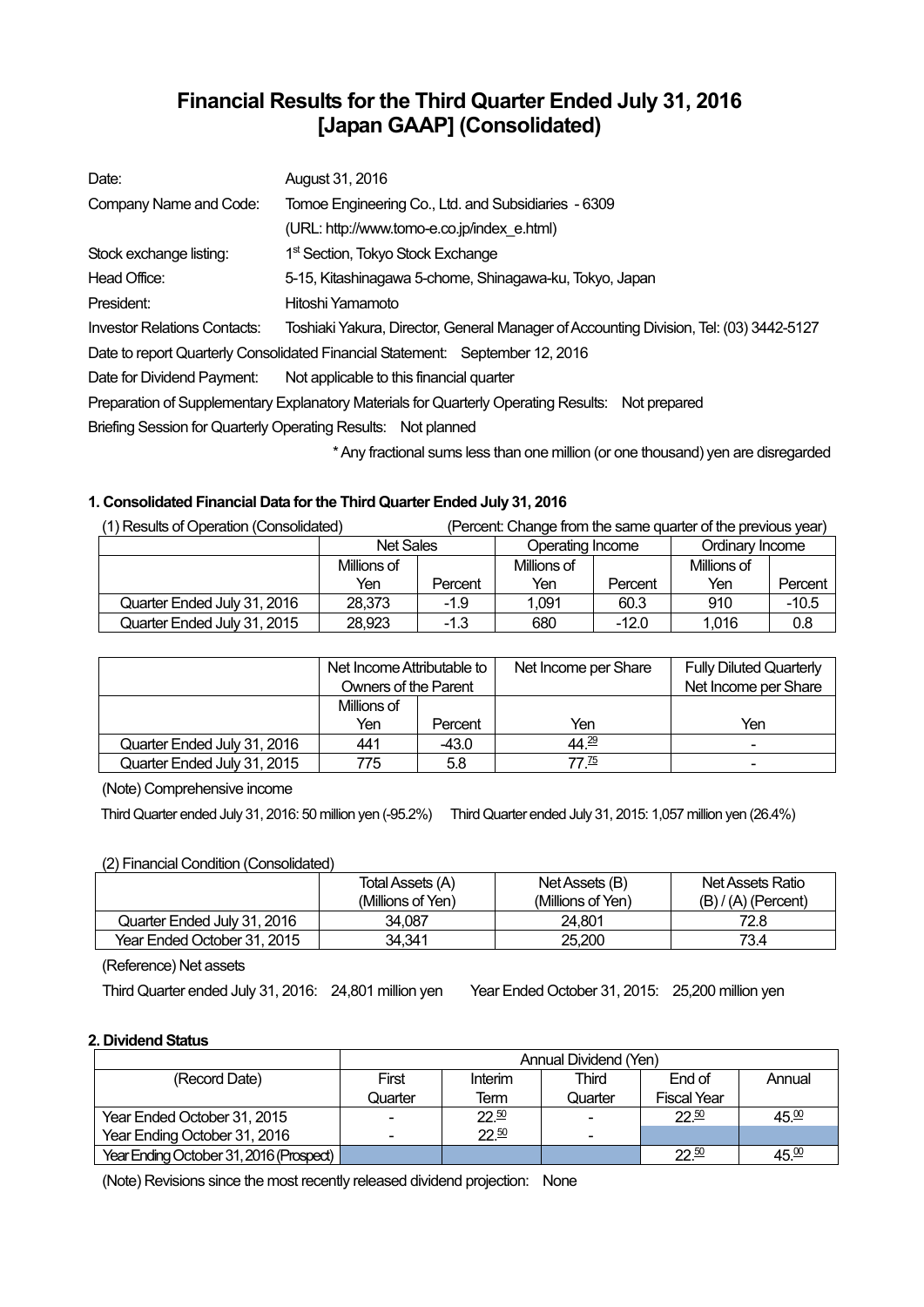### **3. Forecast for Earnings for the Year Ending October 31, 2016 (Consolidated)**

(Percent change from the previous Full Business Year)

|                           | Net Sales         |           | Jperating Income  |           | Ordinarv Income   |           |
|---------------------------|-------------------|-----------|-------------------|-----------|-------------------|-----------|
|                           | (Millions of Yen) | (Percent) | (Millions of Yen) | (Percent) | (Millions of Yen) | (Percent) |
| <b>Full Business Year</b> | 41.800            | 6.2       | .320              | -4.9      | .330              | $-21.9$   |

|                           | Net Income Attributable to    |         | Net Income per Share |
|---------------------------|-------------------------------|---------|----------------------|
|                           | Owners of the Parent          |         |                      |
|                           | (Millions of Yen)   (Percent) |         | Yen                  |
| <b>Full Business Year</b> | 660                           | $-35.8$ | <u>ิคค 14</u>        |

(Note) Revisions since the most recently released dividend projection: None

#### **Notes**

(1) Significant changes in subsidiaries during this period (changes in specific subsidiaries involving changes in the scope of consolidation): None

Number of new subsidiaries: \_\_(Company names):

Number of eliminated subsidiaries: (Company names):

- (2) Adoption of simplified accounting method and the specific accounting method: None
- (3) Changes of the principles, procedures, and representation of the accounting policies

1) Change due to revision of accounting standard: Yes

2) Other changes than the above 1): None

3) Change in accounting estimates: None

4) Retrospective restatements: None

For more information, please refer to the supporting data on page 4, (3) [Changes in accounting principles,

changes in accounting estimates and retrospective restatements] of 2. [Matters Concerning Summary Information (Notes)].

- (4) Number of outstanding shares (Common stock)
	- 1) Number of outstanding shares as of quarter-end and year-end (including treasury stocks)
		- At July 31, 2016: 10,533,200 shares At October 31, 2015: 10,533,200 shares
	- 2) Number of treasury stocks as of quarter-end and year-end

| At July 31, 2016: 554,667 shares<br>At October 31, 2015: 554,667 shares |  |
|-------------------------------------------------------------------------|--|
|-------------------------------------------------------------------------|--|

3) Number of average shares (accumulated quarterly total)

At July 31, 2016: 9,978,533 shares At July 31, 2015: 9,978,533 shares

\*Disclosure concerning status of implementation of quarterly review procedure

This quarterly earnings report is exempt from the quarterly review procedure based on the Financial Instruments and Exchange Act. At the time of disclosure of this quarterly earnings report, the Company has not completed a quarterly review procedure based on the Financial Instruments and Exchange Act.

\*Explanations for appropriate use of the earnings forecast and other special instructions

The forward-looking statements such as a forecast of our financial results described herein are based on the information currently available to us and certain assumptions that we believe are reasonable. Actual results could differ materially due to various factors. Please refer to the Financial Results for the Quarter (Attachments) on page 3, (3) [Analysis of Future Forecast on Consolidated Earnings Forecast] of 1. [Qualitative Information on Quarterly Consolidated Operating Results] for the operating results forecast.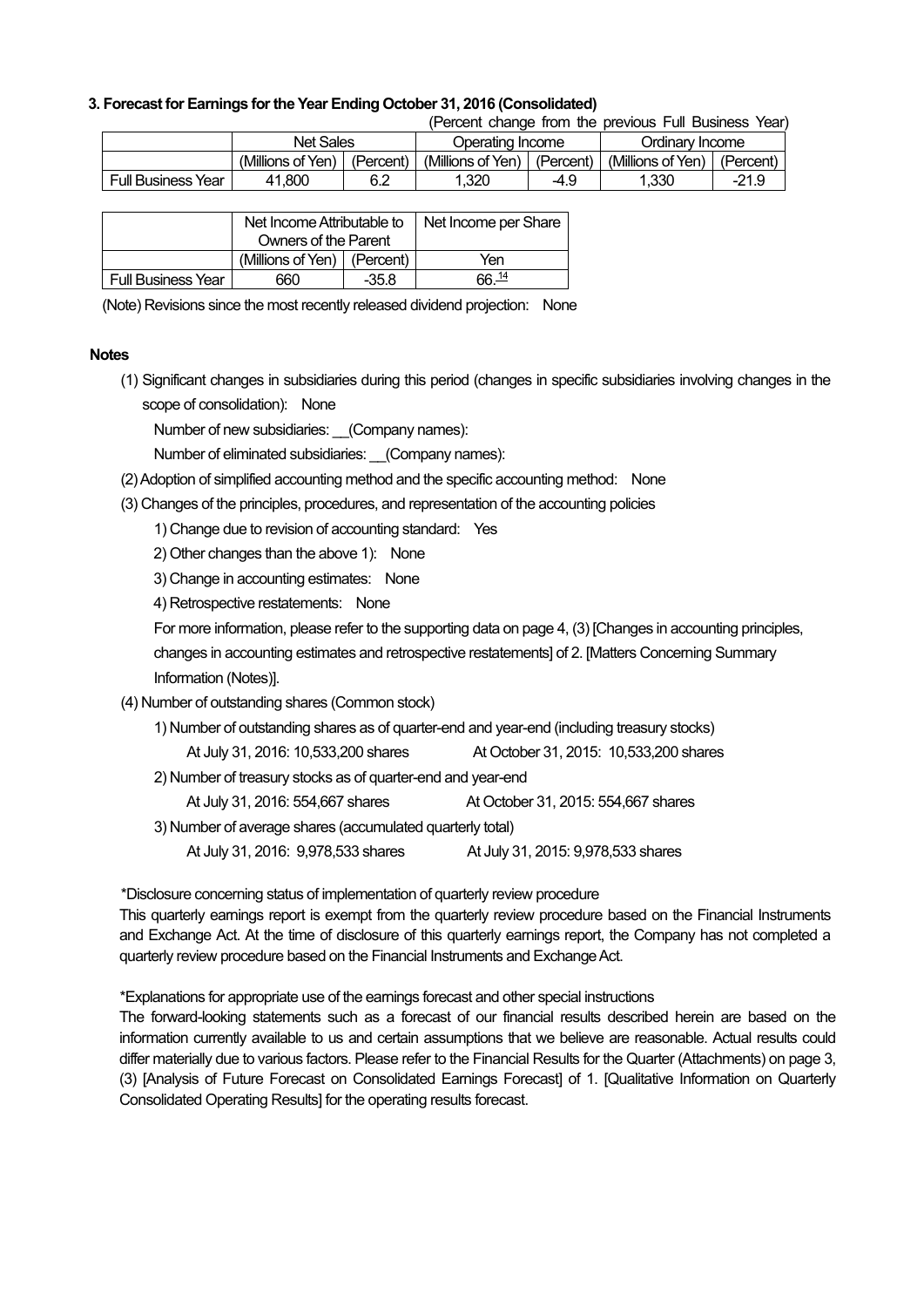## **Table of Contents (Supporting Data)**

| (1)        |                                                                                                                                                                                       |  |
|------------|---------------------------------------------------------------------------------------------------------------------------------------------------------------------------------------|--|
| (2)        |                                                                                                                                                                                       |  |
| (3)        |                                                                                                                                                                                       |  |
|            |                                                                                                                                                                                       |  |
| (1)<br>(2) | Changes to material subsidiaries during the consolidated cumulative third quarter4<br>Application of special accounting method in the preparation of quarterly consolidated financial |  |
| (3)<br>(4) | Changes in accounting principles, changes in accounting estimates and retrospective restatements4                                                                                     |  |
|            |                                                                                                                                                                                       |  |
| (1)        |                                                                                                                                                                                       |  |
| (2)        | Quarterly Consolidated Statements of Income & Quarterly Consolidated Statements of Comprehensive                                                                                      |  |
|            |                                                                                                                                                                                       |  |
|            |                                                                                                                                                                                       |  |
|            |                                                                                                                                                                                       |  |
| (3)        |                                                                                                                                                                                       |  |
|            |                                                                                                                                                                                       |  |
|            |                                                                                                                                                                                       |  |
|            |                                                                                                                                                                                       |  |
|            |                                                                                                                                                                                       |  |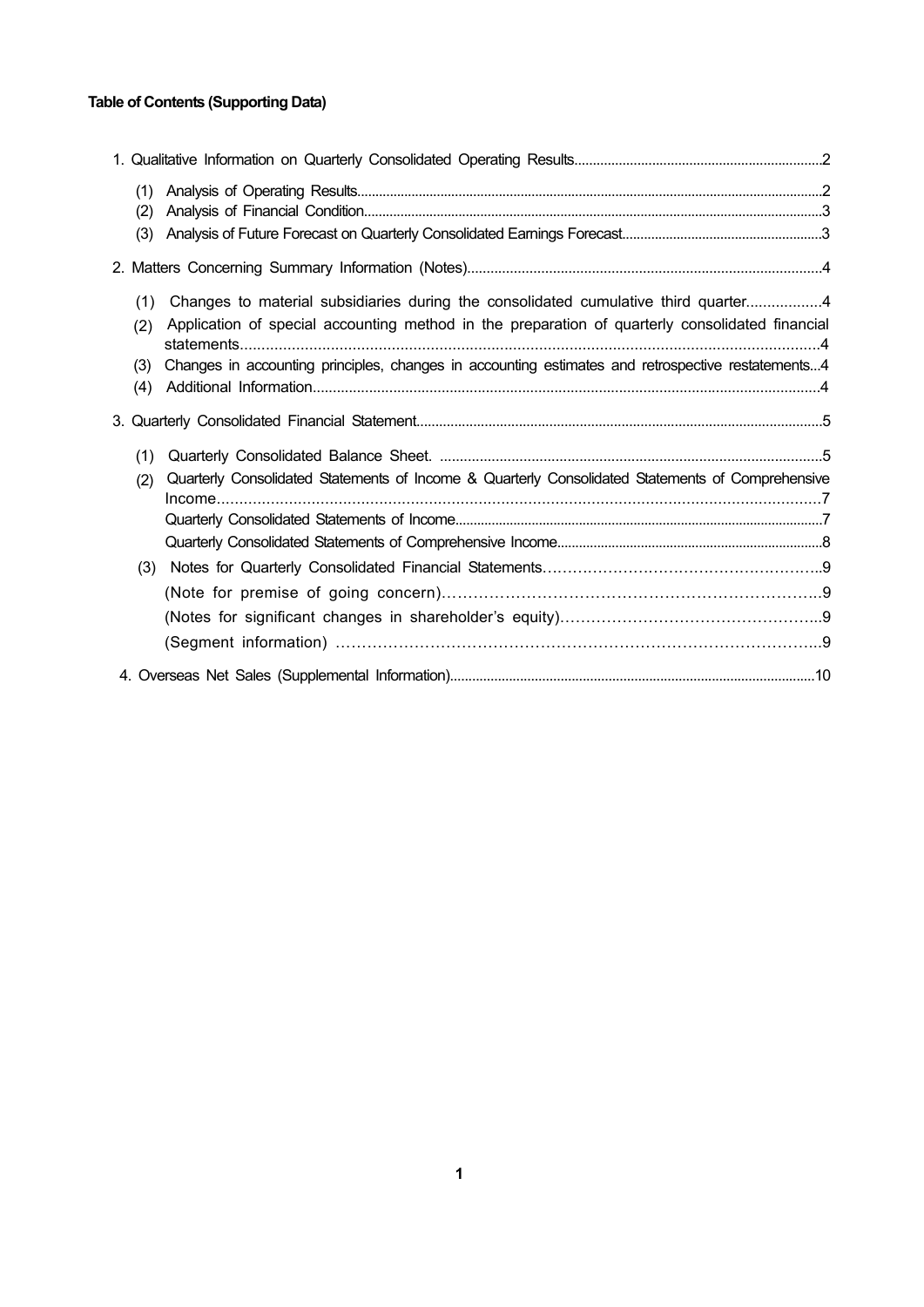## **1. Qualitative Information on Quarterly Consolidated Operating Results**

## **(1) Analysis of Operating Results**

During the consolidated third quarter year-to-date period, Japan's economy on the whole continued to lack vigor. Although personal consumption rose briskly as the employment and income environments continued to improve, and housing investment and spending on public works projects pushed growth temporarily upward, economic activity was constrained by a downturn in exports and feeble growth in capital investment. Overseas, the future of economic conditions remained opaque, fostered by the lack of strength in the U.S. economic recovery, the delayed recovery of newly developing countries including China, and the problem of Great Britain's withdrawal from the EU.

Given these circumstances, net sales for the Tomoe Engineering Group for the consolidated third quarter slipped 1.9% from the same period last year to 28,373 million yen, despite higher net sales in the Machinery & Equipment Business, as net sales were lower in the Chemical Products Business. With respect to earnings during the period, operating income was 1,091 million yen, 60.3% up from the same period one year earlier, reflecting the significant increase in the Chemical Products Business profit, despite of lower profit in the Machinery & Equipment Business. On the other hand, ordinary income, which was reflected by foreign exchange losses, was 910 million yen, 10.5% down from the same period last year. Furthermore, net income attributable to owners of the parent was 441 million yen, 43.0% down from the same period last year, as the result of booking an asset impairment write-off of consolidated subsidiary noncurrent assets as an extraordinary loss.

#### Operating results by segment were as follows.

#### (Machinery & Equipment Business)

In the Machinery & Equipment Business, consolidated net sales for the year-to-date period were 6,495 million yen, 1.5% up from the same period last year. Although net sales of machinery, components and repair services for North America markets decreased, net sales of machinery, equipment and works, and components and repair services for domestic private sector demand, as well as net sales of machinery, equipment and works for domestic public sector demand remained steady.

From an earnings aspect, because net sales in the high-margin North America markets decreased, and in addition the value of retained inventory was partially reduced, the operating loss was 128 million yen increased by 29 million yen.

#### (Chemical Products Business)

In the Chemical Products Business, net sales of ceramics products for semiconductor equipment manufacturing in the advanced materials sector, resin raw materials and UV curing resin for inks in the chemical materials sector, and materials for automotive and housing and construction applications in the industrial materials sector, all remained strong. On the other hand, net sales of wire bonding equipment and transport trays for semiconductor manufacturing applications and resin raw materials and products at Tomoe Engineering (Hong Kong) in the electronics materials sector, and resin raw materials for the domestic plastics sector decreased. As a result, consolidated net sales for the year-to-date period were 21,877 million yen, 2.9% down from the same period last year.

With respect to earnings, operating income was driven by the growth in net sales for products in the industrial materials sector and advanced materials sector, which have comparatively high margins, and amounted to 1,219 million yen, 56.3% up from the same period one year earlier.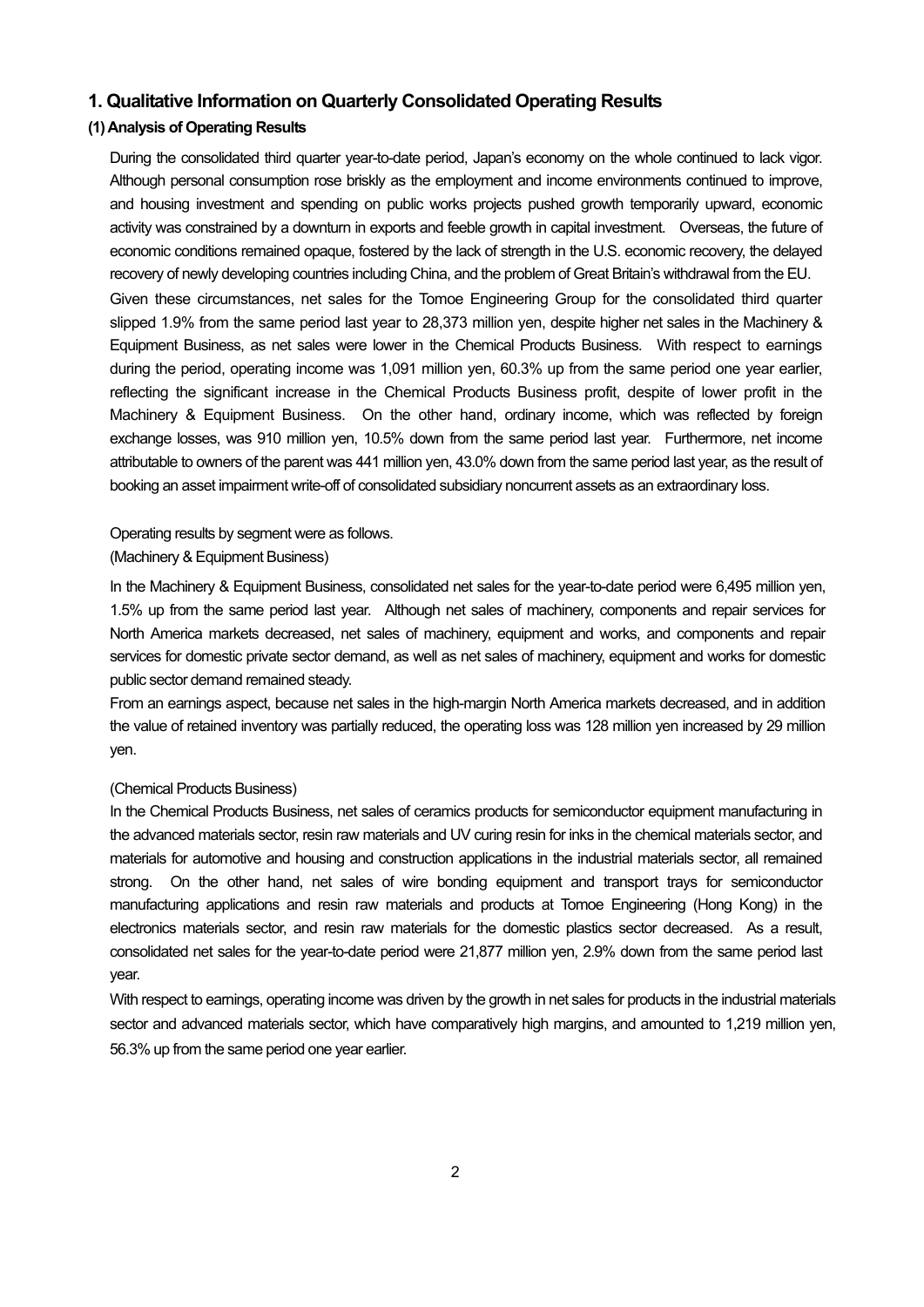#### (2) Analysis of Financial Condition

Total assets as of the end of the consolidated third quarter under review were 34,087 million yen, down 0.7% or 253 million yen from the end of the previous consolidated fiscal year. This mainly reflected an increase of 838 million yen in cash and deposits, and a decrease of 1,128 million yen in notes and accounts receivable–trade.

Liabilities were 9,285 million yen, up 1.6% or 144 million yen from the end of the previous consolidated fiscal year, mainly because of a decrease of 275 million yen in provision for bonuses, and an increase of 359 million yen in advances received.

Net assets stood at 24,801 million yen, 398 million yen or 1.6% down from the end of the previous consolidated fiscal year. This mainly reflected a decrease of 111 million yen in valuation difference on available-for-sale securities, and a 290 million yen decrease in the translation adjustments account.

As a result of the above changes, the equity ratio at the end of the consolidated third quarter under review decreased by 0.6 point compared with the end of the previous consolidated fiscal year to 72.8%.

#### (3) Analysis of Future Forecast on Quarterly Consolidated Earnings Forecast

There are no revisions to the consolidated earnings forecast figures for the fiscal year ending in October 31, 2016 that were announced in the "Financial Results for the Fiscal Year Ended October 31, 2015 [Japan GAAP] (Consolidated)" released on December 9, 2015.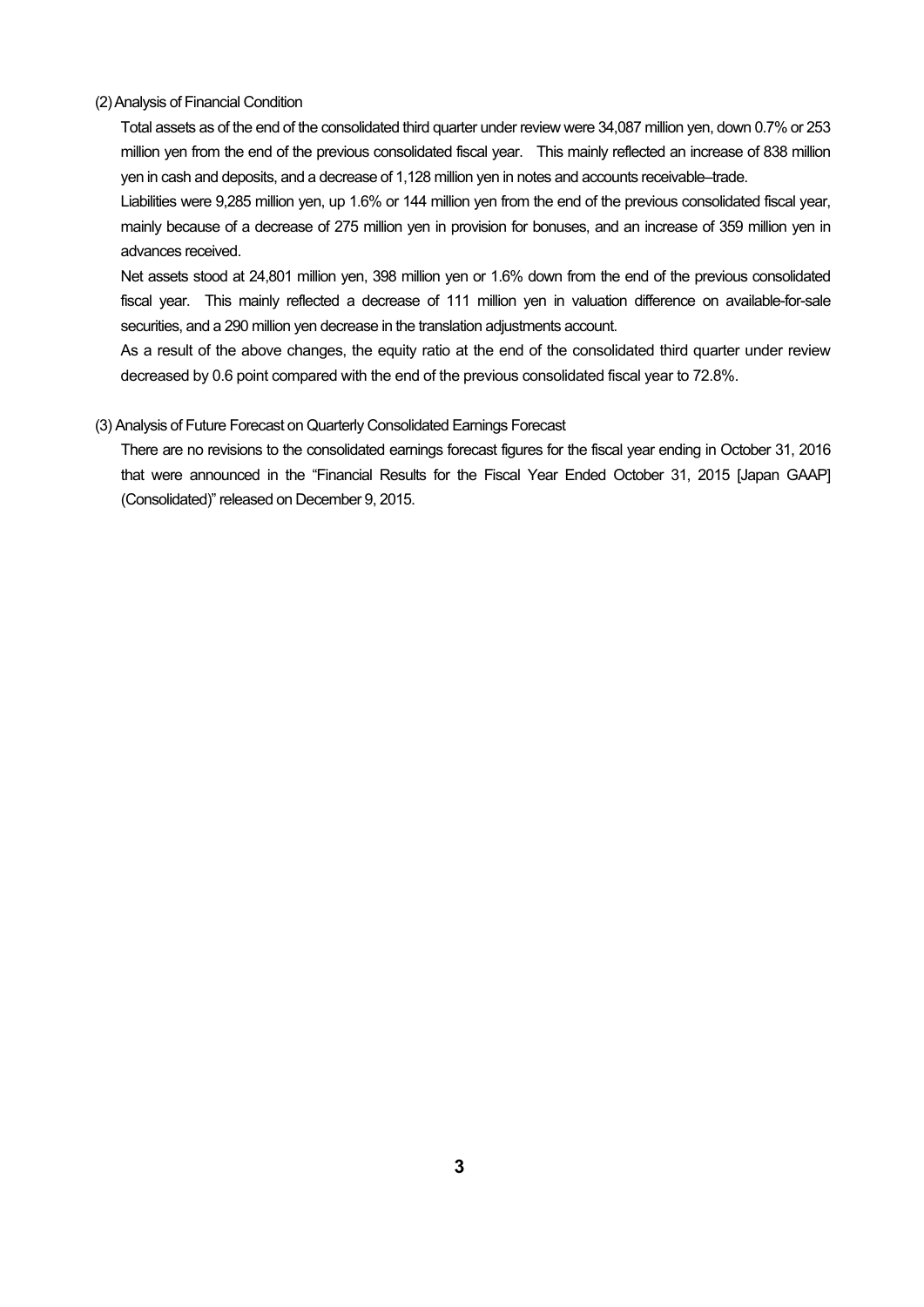#### **2. Matters Concerning Summary Information (Notes)**

- (1) Changes to material subsidiaries during the consolidated cumulative second quarter: There are no pertinent matters to report.
- (2) Application of special accounting method in the preparation of quarterly consolidated financial statements: There are no pertinent matters to report.
- (3) Changes in accounting principles, changes in accounting estimates and retrospective restatements:

(Application of the *Accounting Standard for Business Combinations* and related standards) Beginning from the first quarter consolidated accounting period, the Company has applied the *Accounting Standard for Business Combinations* (Accounting Standards Board of Japan Statement No. 21), the *Accounting Standard for Consolidated Financial Statements* (Accounting Standards Board of Japan Statement No. 22) and the *Accounting Standard for Business Divestitures* (Accounting Standards Board of Japan Statement No. 7), and has changed the presentation of "Net income" and the presentation from "Minority interests" to "Non-controlling interests". To reflect this change in reporting method, the Company has made reclassifications to its quarterly consolidated financial statements and consolidated financial statements for the third quarter of the prior consolidated fiscal year and the prior consolidated fiscal year.

#### (Application of *Practical Solution on a Change in Depreciation Method Due to Tax Reform 2016*)

In conjunction with amendment of the Corporation Tax Law, the Tomoe Engineering Group will apply the *Practical Solution on a Change in Depreciation Method Due to Tax Reform 2016* (ASBJ Practical Issue Task Force (PITF) No. 32) in the third quarter consolidated accounting period, and has changed its depreciation method for buildings and attached facilities and structures acquired on and after April 1, 2016 from the declining balance depreciation method to the straight-line depreciation method.

The effect of this change on earnings is not material.

#### (4) Additional information

(Effect of revisions to the corporate tax rate)

The Act for Partial Revision of the Income Tax Act Etc. (Act No. 15 of 2016) and the Act for Partial Revision of the Local Tax Act (Act No. 13 of 2016) was enacted in the Diet session on March 31, 2016, and Japan's corporate tax rate and business tax rate have changed in the consolidated fiscal year beginning on or after April 1, 2016.

In conjunction with this change, the statutory effective tax rate used to calculate deferred tax assets and deferred tax liabilities will be revised from 32.26% applied in the past to 30.86% for temporary differences expected to be eliminated in the consolidated fiscal years that begin on November 1, 2016, and on November 1, 2017, and to 30.62% for temporary differences expected to be eliminated in the consolidated fiscal years that begin from November 1, 2018.

As a result, deferred tax liabilities (the amount after deducting deferred tax assets) were reduced by 50,583,000 yen. In addition, income taxes-deferred were reduced by 46,284,000 yen, valuation difference on available-for-sale securities increased by 4,486,000 yen, deferred losses on hedges increased by 54,000 yen, and adjustment on net defined benefit was reduced by 241,000 yen, all were recorded in the third quarter consolidated year-to-date period.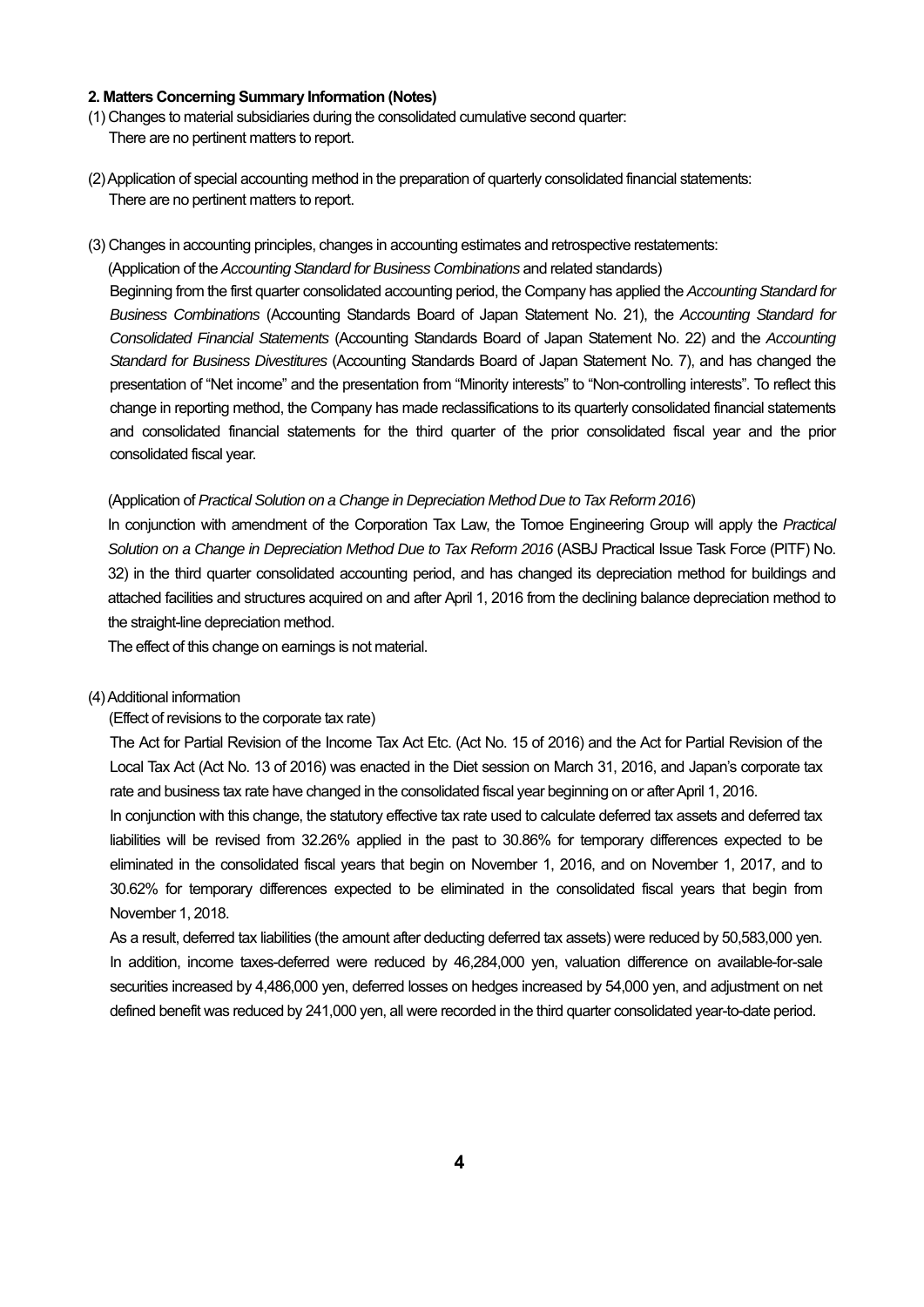## **3. Quarterly Consolidated Financial Statement**

**(1) Quarterly Consolidated Balance Sheets (Third Quarter)** 

|                                            |                             | (Thousands of Yen)          |
|--------------------------------------------|-----------------------------|-----------------------------|
|                                            | <b>End of Previous Year</b> | <b>End of Third Quarter</b> |
| <b>Assets</b>                              | (October. 31, 2015)         | (July 31, 2016)             |
| <b>Current Assets</b>                      |                             |                             |
| Cash and Deposits                          | 5,295,280                   | 6,134,030                   |
| Notes and Accounts Receivable-Trade        | 14,575,274                  | 13,447,228                  |
| Merchandise and Finished Goods             | 2,883,186                   | 3,397,171                   |
| <b>Work in Process</b>                     | 1,428,858                   | 1,332,074                   |
| Raw Materials and Supplies                 | 814,139                     | 834,800                     |
| <b>Deferred Tax Assets</b>                 | 415,636                     | 353,239                     |
| <b>Others</b>                              | 170,571                     | 296,012                     |
| <b>Allowance for Doubtful Accounts</b>     | $-5,309$                    | $-7,558$                    |
| <b>Total Current Assets</b>                | 25,577,638                  | 25,786,998                  |
| <b>Noncurrent Assets</b>                   |                             |                             |
| Property, Plant and Equipment              |                             |                             |
| <b>Buildings and Structures</b>            | 4,414,855                   | 4,379,436                   |
| <b>Accumulated Depreciation</b>            | $-1,554,623$                | $-1,630,604$                |
| <b>Buildings and Structures, Net</b>       | 2,860,232                   | 2,748,832                   |
| Machinery, Equipment and Vehicles          | 4,105,001                   | 3,753,779                   |
| <b>Accumulated Depreciation</b>            | $-3,469,389$                | $-3,317,249$                |
| Machinery, Equipment and Vehicles, Net     | 635,612                     | 436,530                     |
| Land                                       | 1,934,976                   | 1,933,868                   |
| <b>Others</b>                              | 1,094,601                   | 1,089,797                   |
| <b>Accumulated Depreciation</b>            | $-1,004,257$                | $-966,764$                  |
| Others, Net                                | 90,343                      | 123,033                     |
| <b>Total Property, Plant and Equipment</b> | 5,521,164                   | 5,242,265                   |
| Intangible Assets                          | 362,505                     | 296,455                     |
| <b>Investments and Other Assets</b>        |                             |                             |
| <b>Investment Securities</b>               | 1,189,880                   | 1,038,575                   |
| <b>Guarantee Deposits</b>                  | 83,645                      | 96,255                      |
| Net Defined Benefit Assets                 | 1,506,899                   | 1,538,590                   |
| <b>Others</b>                              | 122,346                     | 112,186                     |
| Allowance for Doubtful Accounts            | $-22,775$                   | $-23,851$                   |
| <b>Total Investments and Other Assets</b>  | 2,879,996                   | 2,761,757                   |
| <b>Total Noncurrent Assets</b>             | 8,763,665                   | 8,300,477                   |
| <b>Total Assets</b>                        | 34, 341, 304                | 34,087,476                  |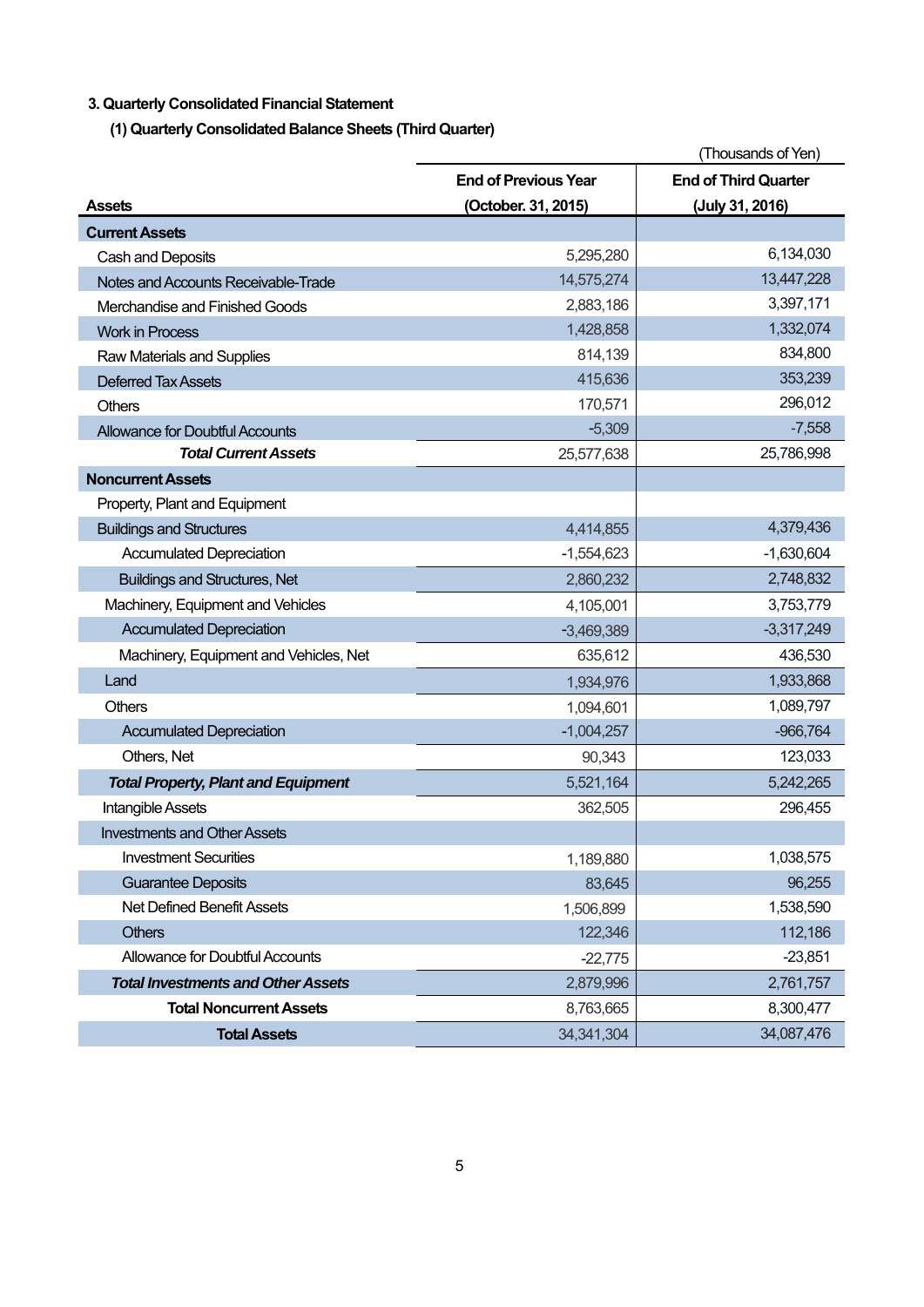|                                                          |                             | (Thousands of Yen)          |
|----------------------------------------------------------|-----------------------------|-----------------------------|
|                                                          | <b>End of Previous Year</b> | <b>End of Third Quarter</b> |
| <b>Liabilities and Net Assets</b>                        | (October. 31, 2015)         | (July 31, 2016)             |
| <b>Liabilities</b>                                       |                             |                             |
| <b>Current Liabilities</b>                               |                             |                             |
| Notes and Accounts Payable-Trade                         | 5,836,44                    | 5,838,164                   |
| Accounts Payable-Others                                  | 557,504                     | 594,107                     |
| Income Taxes Payable                                     | 182,965                     | 151,950                     |
| <b>Advances Received</b>                                 | 105,602                     | 464,806                     |
| <b>Provision for Bonuses</b>                             | 701,392                     | 426,293                     |
| <b>Provision for Directors' Bonuses</b>                  | 42,374                      | 26,397                      |
| <b>Allowance for Product Warranty</b>                    | 122,478                     | 111,991                     |
| <b>Others</b>                                            | 269,841                     | 465,729                     |
| <b>Total Current Liabilities</b>                         | 7,818,605                   | 8,079,440                   |
| <b>Noncurrent Liabilities</b>                            |                             |                             |
| <b>Provision for Directors' Retirement Benefits</b>      | 5,460                       | 5,460                       |
| Net Defined Benefit Liabilities                          | 54,052                      | 51,760                      |
| <b>Deferred Tax Liabilities</b>                          | 1,262,702                   | 1,148,886                   |
| <b>Total Noncurrent Liabilities</b>                      | 1,322,214                   | 1,206,106                   |
| <b>Total Liabilities</b>                                 | 9,140,820                   | 9,285,547                   |
| <b>Net Assets</b>                                        |                             |                             |
| <b>Shareholders' Equity</b>                              |                             |                             |
| <b>Capital Stock</b>                                     | 1,061,210                   | 1,061,210                   |
| <b>Capital Surplus</b>                                   | 1,483,410                   | 1,483,410                   |
| <b>Retained Earnings</b>                                 | 22,313,936                  | 22,306,810                  |
| <b>Treasury Stock</b>                                    | -363,591                    | $-363,591$                  |
| <b>Total Shareholders' Equity</b>                        | 24,494,965                  | 24,487,839                  |
| <b>Accumulated Other Comprehensive Income</b>            |                             |                             |
| Valuation Difference on Available-for-Sale<br>Securities | 330,518                     | 219,385                     |
| Deferred Gains or Losses on Hedges                       | 748                         | $-19,995$                   |
| Foreign Currency Translation Adjustment                  | 415,072                     | 124,931                     |
| <b>Total Adjustment on Net Defined Benefit</b>           | $-40,820$                   | $-10,232$                   |
| <b>Total Accumulated Other Comprehensive Income</b>      | 705,518                     | 314,089                     |
| <b>Total Net Assets</b>                                  | 25,200,484                  | 24,801,928                  |
| <b>Total Liabilities and Net Assets</b>                  | 34, 341, 304                | 34,087,476                  |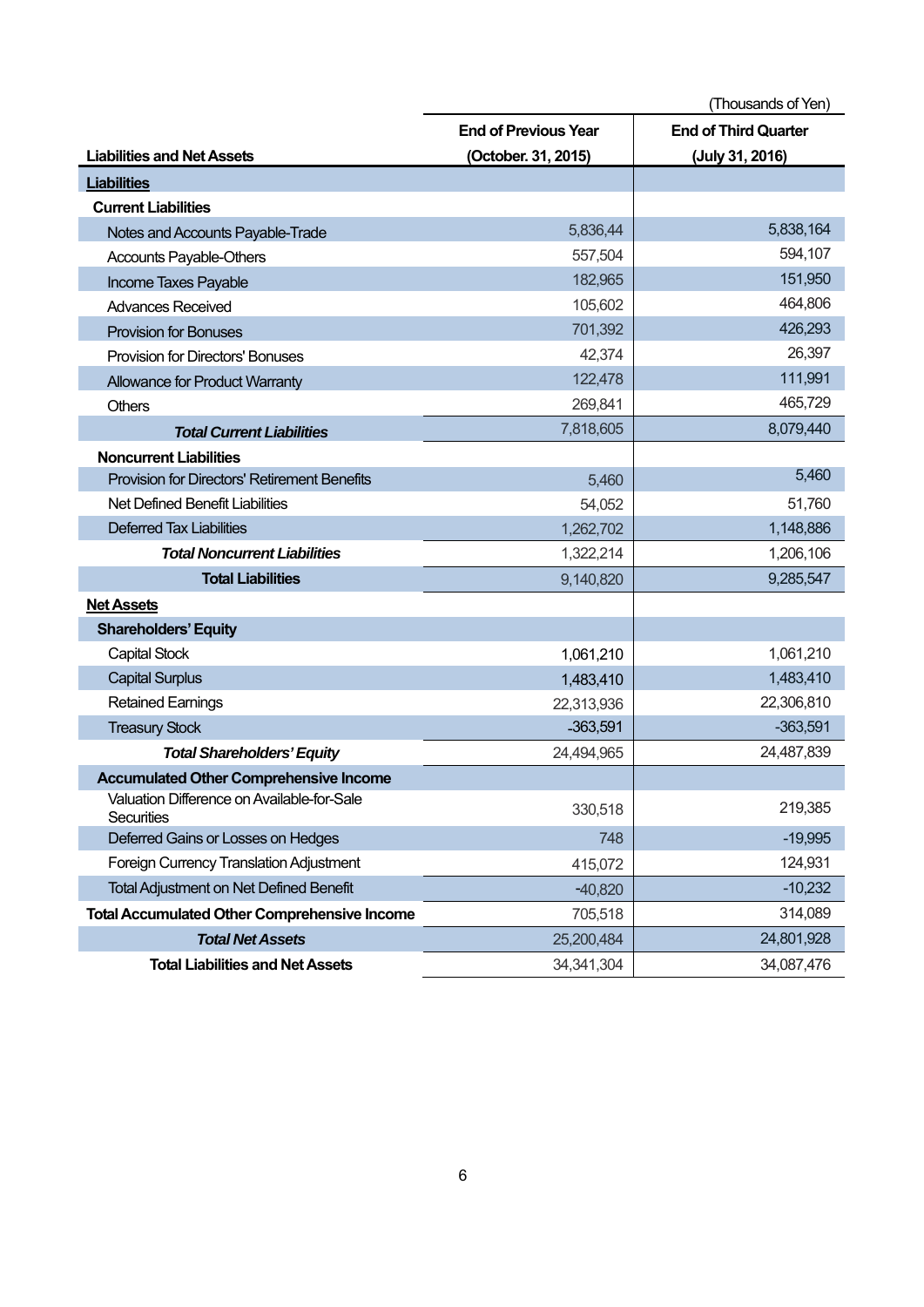**(2) Quarterly Consolidated Statements of Income & Quarterly Consolidated Statements of Comprehensive Income** 

**Quarterly Consolidated Statements of Income (Third Quarter)** 

|                                                 |                            | (Thousands of Yen)         |
|-------------------------------------------------|----------------------------|----------------------------|
|                                                 | <b>Third Quarter Ended</b> | <b>Third Quarter Ended</b> |
|                                                 | July 31, 2015              | July 31, 2016              |
| <b>Net Sales</b>                                | 28,923,701                 | 28,373,250                 |
| <b>Cost of Sales</b>                            | 23,372,833                 | 22,707,208                 |
| <b>Gross Profit</b>                             | 5,550,867                  | 5,666,042                  |
| Selling, General and Administrative Expenses    | 4,870,071                  | 4,574,857                  |
| <b>Operating Income</b>                         | 680,796                    | 1,091,185                  |
| <b>Non-Operating Income</b>                     |                            |                            |
| Interest Income                                 | 12,031                     | 5,375                      |
| Dividends Income                                | 25,860                     | 23,491                     |
| <b>Rent Income</b>                              | 5,224                      | 5,123                      |
| Foreign Exchange Gains                          | 288,946                    |                            |
| <b>Others</b>                                   | 23,846                     | 17,964                     |
| <b>Total Non-Operating Income</b>               | 355,909                    | 51,955                     |
| <b>Non-Operating Expenses</b>                   |                            |                            |
| <b>Interest Expenses</b>                        | 1,065                      | 1,892                      |
| <b>Commission Paid</b>                          | 8,743                      | 8,752                      |
| <b>Sales Discount</b>                           | 4,262                      | 4,120                      |
| <b>Foreign Exchange Losses</b>                  |                            | 213,796                    |
| <b>Others</b>                                   | 5,672                      | 4,350                      |
| <b>Total Non-Operating Expenses</b>             | 19,744                     | 232,912                    |
| <b>Ordinary Income</b>                          | 1,016,962                  | 910,228                    |
| <b>Extraordinary Income</b>                     |                            |                            |
| Gain on Sales of Noncurrent Assets              | 27,420                     |                            |
| <b>Gain on Sales of Investment Securities</b>   | 58,703                     |                            |
| <b>Total Extraordinary Income</b>               | 86,124                     |                            |
| <b>Extraordinary Expenses</b>                   |                            |                            |
| Loss on Impairment                              |                            | 102,082                    |
| <b>Total Extraordinary Expenses</b>             |                            | 102,082                    |
| Income before Income Taxes                      | 1,103,086                  | 808,146                    |
| Income Taxes-Current                            | 115,631                    | 367,777                    |
| Income Taxes-Deferred                           | 211,672                    | $-1,539$                   |
| <b>Total Income Taxes</b>                       | 327,303                    | 366,237                    |
| <b>Net Income</b>                               | 775,782                    | 441,908                    |
| Net Income Attributable to Owners of the Parent | 775,782                    | 441,908                    |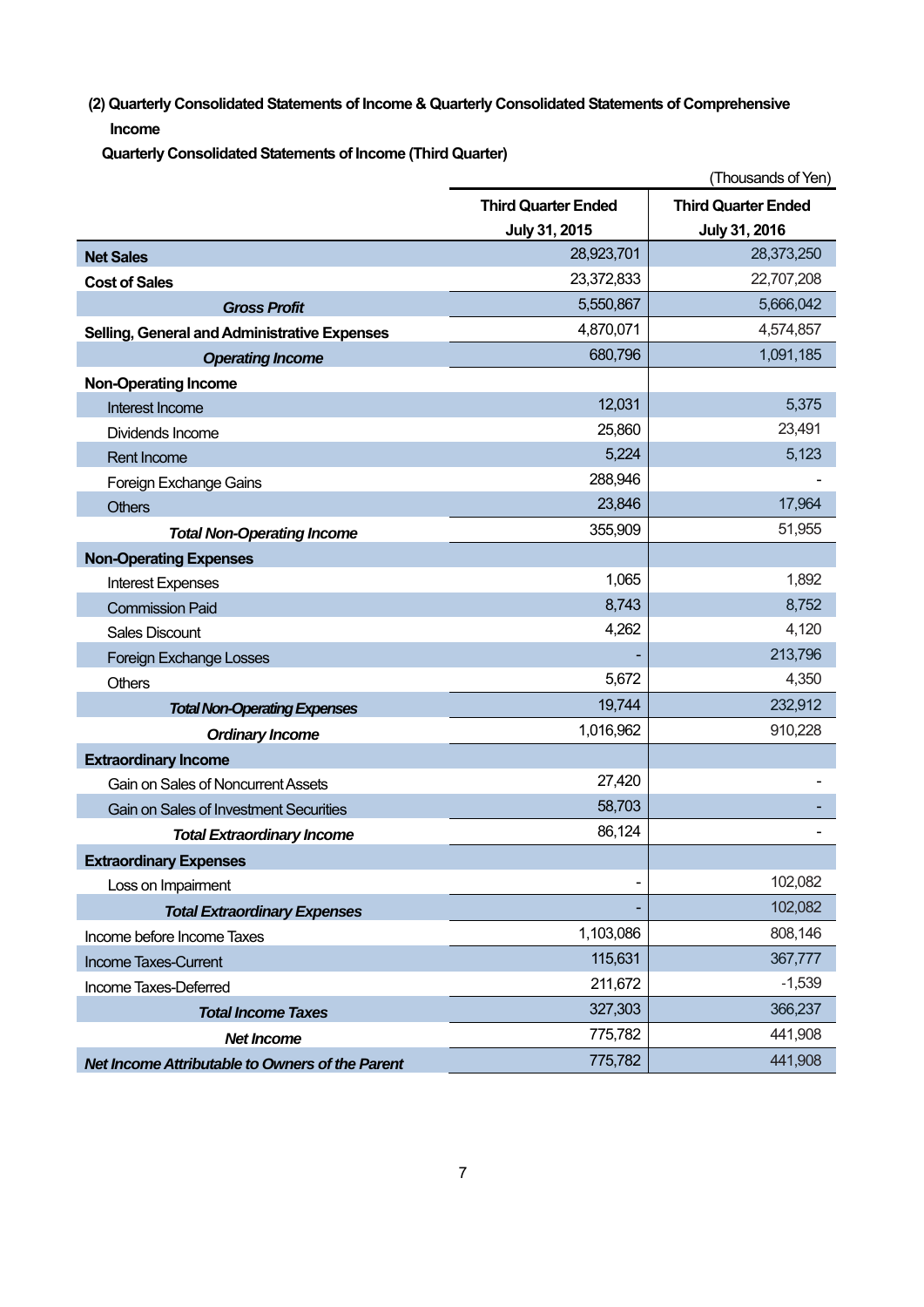## **Quarterly Consolidated Statements of Comprehensive Income (Third Quarter)**

|                                                              | (Thousands of Yen)         |                            |  |
|--------------------------------------------------------------|----------------------------|----------------------------|--|
|                                                              | <b>Third Quarter Ended</b> | <b>Third Quarter Ended</b> |  |
|                                                              | July 31, 2015              | July 31, 2016              |  |
| Net Income                                                   | 775,782                    | 441,908                    |  |
| Other Comprehensive Income                                   |                            |                            |  |
| Valuation Difference on Available-for-sale Securities        | 78,231                     | $-111,132$                 |  |
| Deferred Gains or Losses (-) on Hedges                       | -741                       | $-20,744$                  |  |
| <b>Foreign Currency Translation Adjustment</b>               | 204,893                    | $-290,140$                 |  |
| Adjustment on Net Defined Benefit                            | $-168$                     | 30,587                     |  |
| <b>Total Other Comprehensive Income</b>                      | 282,215                    | $-391,429$                 |  |
| <b>Comprehensive Income</b>                                  | 1,057,997                  | 50,478                     |  |
| (Breakdown)                                                  |                            |                            |  |
| Comprehensive Income attributable to Owners of the<br>Parent | 1,057,997                  | 50,478                     |  |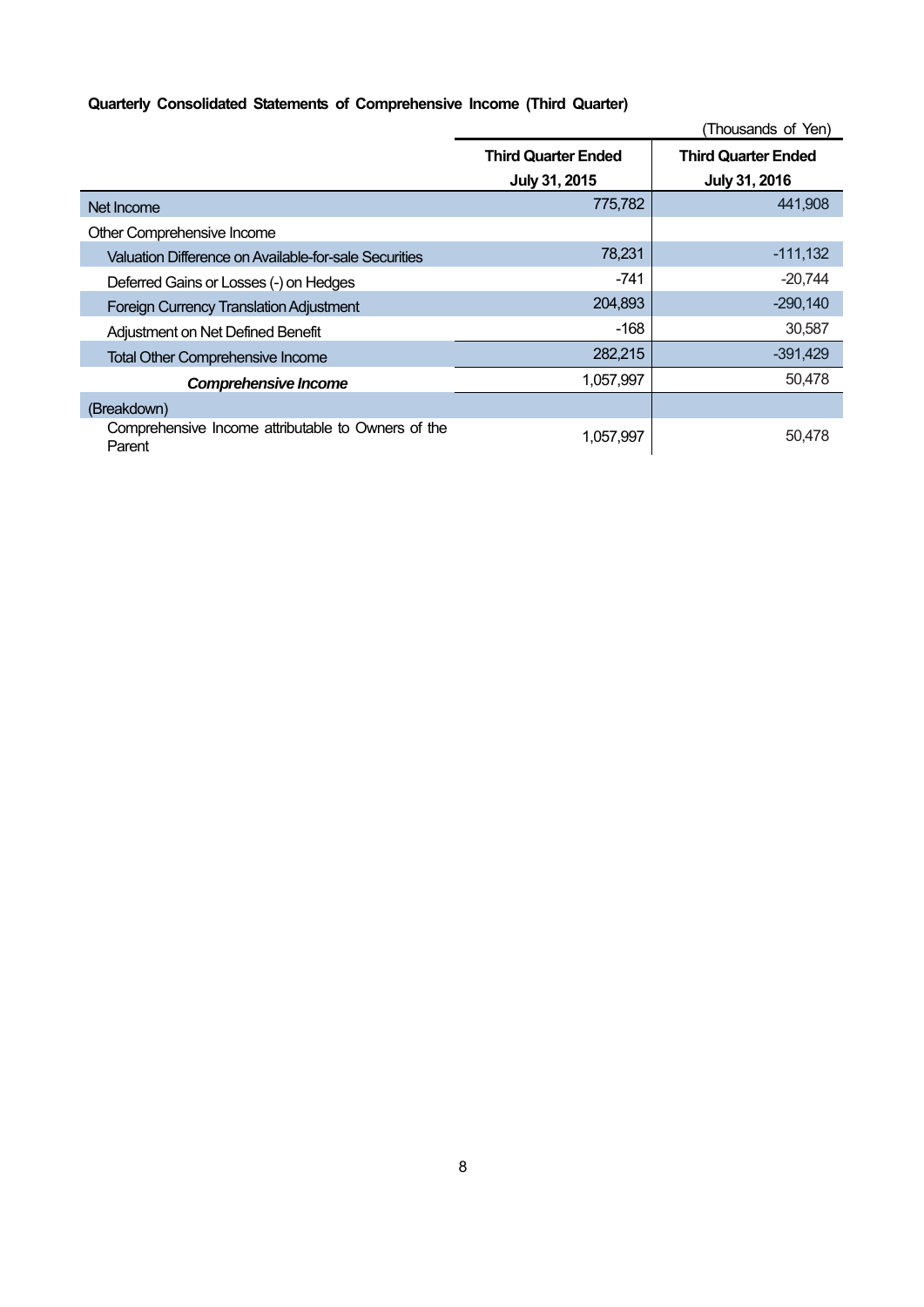#### **(3) Notes on Quarterly Consolidated Financial Statements**

(Note for premise of going concern)

There are no pertinent matters to report.

(Notes for significant changes in shareholder's equity)

There are no pertinent matters to report.

(Segment Information, etc.)

### **Third Quarter Ended July 31, 2015**

1 Information Pertaining to the Amount of Net Sales or Net Loss of Each Reporting Segment

|                            |                         |                          |            | (Thousands of Yen) |
|----------------------------|-------------------------|--------------------------|------------|--------------------|
|                            | <b>Reported Segment</b> |                          |            |                    |
|                            | Machinery & Equipment   | <b>Chemical Products</b> |            |                    |
|                            | <b>Business</b>         | <b>Business</b>          | Total      | <b>Grand Total</b> |
| <b>Net Sales</b>           |                         |                          |            |                    |
| Net Sales to Unaffiliated  | 6,401,112               | 22,522,588               | 28,923,701 | 28,923,701         |
| <b>Customers</b>           |                         |                          |            |                    |
| Internal Net Sales among   |                         |                          |            |                    |
| Amount<br>Segments<br>or   | ۰                       | $\equiv$                 | -          |                    |
| <b>Transferred</b>         |                         |                          |            |                    |
| Total                      | 6,401,112               | 22,522,588               | 28,923,701 | 28,923,701         |
| Segment Profit or Loss (-) | $-99,578$               | 780,375                  | 680,796    | 680,796            |

(Note) The total amount of segment profit is identical to the operating income reported on the Quarterly Consolidated Statements of Income.

## **Third Quarter Ended July 31, 2016**

1 Information Pertaining to the Amount of Net Sales or Net Loss of Each Reporting Segment

(Thousands of Yen)

|                                 | Reported Segment      |                          |            |                    |
|---------------------------------|-----------------------|--------------------------|------------|--------------------|
|                                 | Machinery & Equipment | <b>Chemical Products</b> |            |                    |
|                                 | <b>Business</b>       | <b>Business</b>          | Total      | <b>Grand Total</b> |
| <b>Net Sales</b>                |                       |                          |            |                    |
| Net Sales to Unaffiliated       | 6,495,949             | 21,877,301               | 28,373,250 | 28,373,250         |
| <b>Customers</b>                |                       |                          |            |                    |
| Internal Net Sales among        |                       |                          |            |                    |
| Segments<br>Amount<br><b>or</b> |                       |                          |            |                    |
| <b>Transferred</b>              |                       |                          |            |                    |
| Total                           | 6,495,949             | 21,877,301               | 28,373,250 | 28,373,250         |
| Segment Profit or Loss (-)      | $-128,783$            | 1,219,969                | 1,091,185  | 1,091,185          |

(Note) The total amount of segment profit is identical to the operating income reported on the Quarterly Consolidated Statements of Income.

2 Information Concerning Impairment Loss on Noncurrent Assets, Goodwill, and Other Items by Reporting Segment (Loss on Impairment Concerning Noncurrent Assets)

The Tomoe Engineering Group booked loss on impairment concerning noncurrent assets in the Chemical Products Business. The reported amount of the loss on impairment in the consolidated Third Quarter under review was 102,082,000 yen.